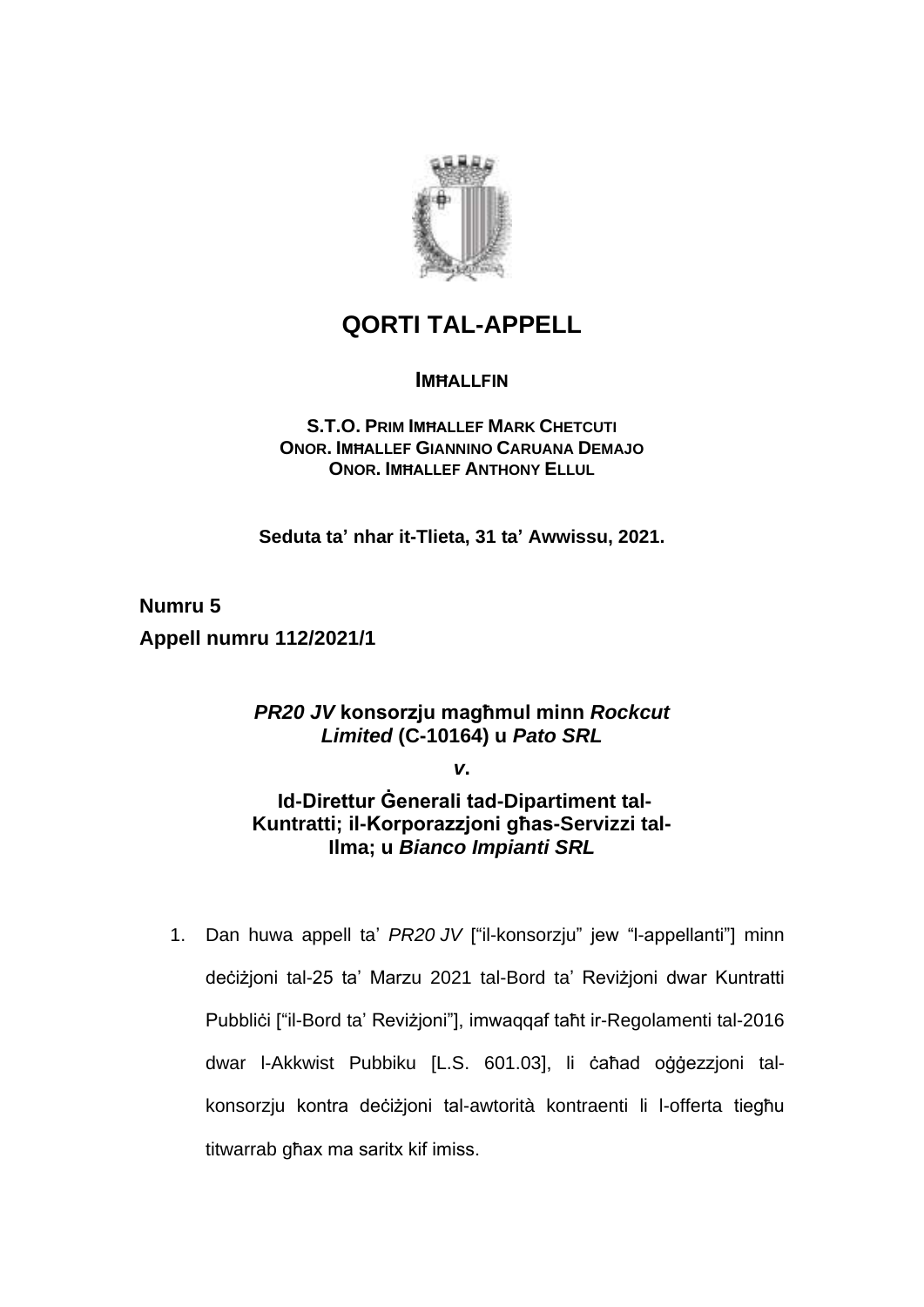- 2. Il-fatti relevanti seħħew hekk: kienet saret sejħa mill-Korporazzjoni għas-Servizzi tal-Ilma ["il-korporazzjoni" jew "l-awtorità kontraenti"] għal offerti għall-bini ta' "*pipes distribution network for new water from Sant'Antnin Teatment Plant (M'scala) to Bulebel, tas-Silġ and Ħabel Abjad reservoirs through horizontal directional drilling*". Tefgħu offerti l-konsorzju appellanti u *Bianco Impianti SRL* ["*Bianco*"].
- 3. B'ittra tat-12 ta' Frar 2021 id-Dipartiment tal-Kuntratti ["id-dipartiment"] għarraf lill-konsorzju illi l-offerta tiegħu twarrbet għax tqieset "*technically non-compliant*" għal dawn ir-raġunijiet:
	- » Q[uality] A[ssurance] Plan not signed and dated.
	- » Missing signed self-declaration for all key experts after rectification has been requested
	- » CV for Jack Grixti is not comprehensive after rectification has been requested.«
- 4. Fit-22 ta' Frar 2021 il-konsorzju ressaq oġġezzjoni quddiem il-Bord ta'

Reviżjoni kontra din id-deċiżjoni li titwarrab l-offerta tiegħu, u biddeċiżjoni tal-25 ta' Marzu 2021 li minnha sar dan l-appell il-bord qatagħha kontra l-konsozju għal raġunijiet li fissirhom hekk:

»This board … … … having taken cognisance of all the acts and documentation filed, as well as the submissions made by the legal representatives of the parties … … … hereby resolves:

»That the appellant was disqualified by correspondence dated 12<sup>th</sup> February 2021 on the basis of having been technically non-complaint due to three listed reasons, namely (a) QA Plan not signed and dated, (b) missing signed self declaration for all key experts after rectification has been requested and (c) CV for Jack Grixti is not comprehensive after rectification has been requested.

»That on the same date, by letter addressed to *Bianco Impianti Srl*, the same was informed that it was awarded the tender.

»The board shall consider separately all three reasons listed by the contracting authority as being the basis for making the tender submission by the appellant technically non-compliant, although it is clear that, even if one of the three subsists, then the contracting authority.s decision would still be deemed valid and be confirmed.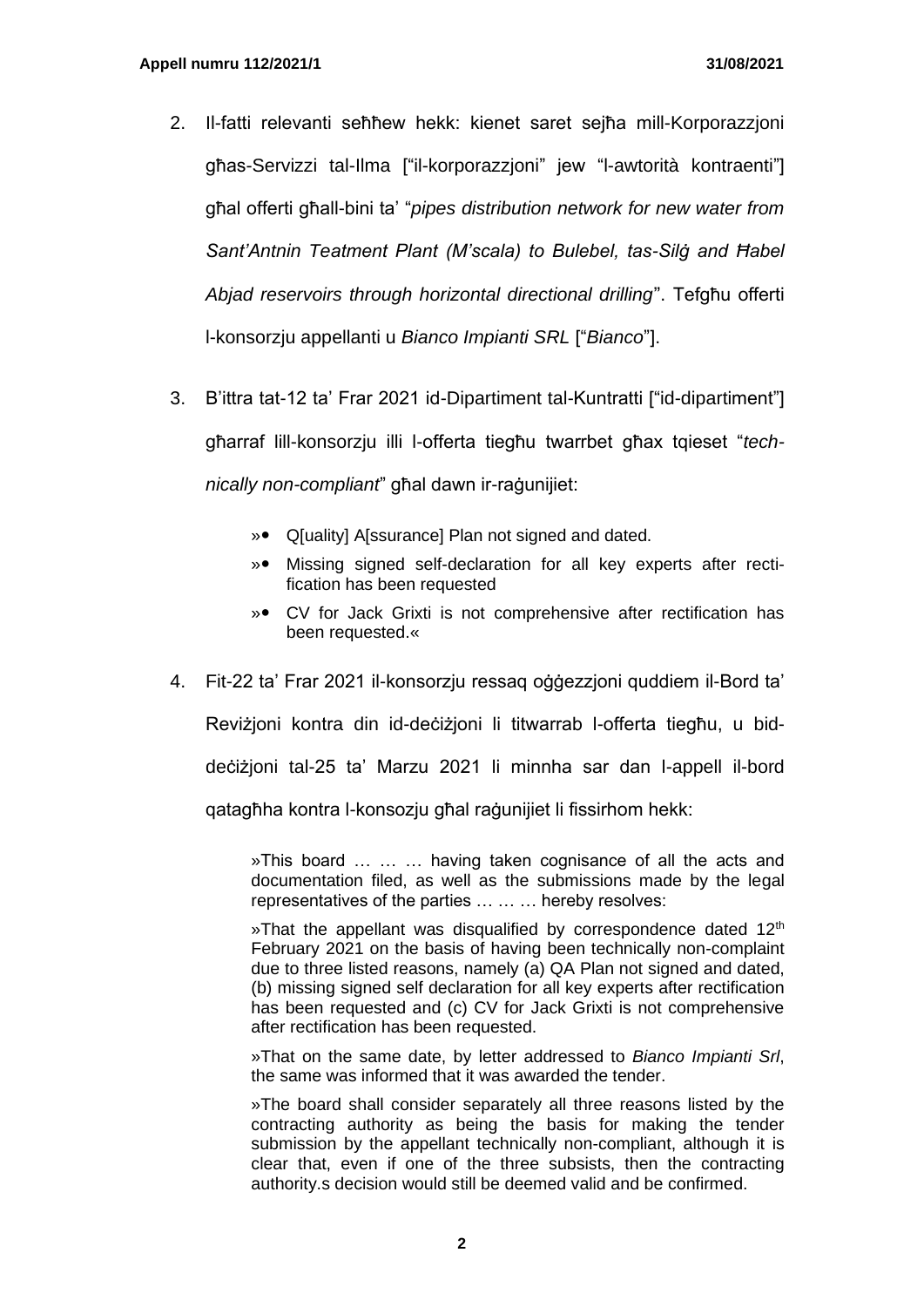#### »(a) QA Plan not signed and dated

The appellant argues that the QA Plan was submitted as was required but that the tender document did not state that the tenderer would be disqualified if the same document is not signed and dated. In the appeal/letter of objection, appellant argues that the QA Plan may easily be deemed to have been signed and dated once it was submitted.

»In this respect the contracting authority states that a signature, or any other detail which is clearly and specifically requested in the tender documents, is not some optional formality which can be disregarded by bidders.

»The preferred bidder on the other hand re-iterated that the lack of signature and date on the QA Plan was a cardinal omission. It argues that quality assurance is a cardinal pre-requisite for any tender, more so in this tender, where the contracting authority must be assured of the works and materials provided by each bidder. It furthermore submits that the mere fact that the objector is endorsing the contents of the tender with his signature crystallises the essential importance of a signature.

»The preferred bidder as well as the contracting authority made reference to cases previously decided by this board and this board sees no reason why it should depart from the line of reasoning taken in such decisions.

»In this regard, this board would like to opine that once the fact that the tender document is accepted to be a contract (which is a basic fact) then such a contractual obligation has to be endorsed to signify acceptance of the conditions of the tender document and also to confirm that his offer is as stated.

»Furthermore, this board opines that the contracting authority is correct in its assessment to the effect that "the tender evaluation committee could not ask the appellants to rectify their submission in order to add or change any details contained therein as this is accompanied by note 3<sup>1</sup>".

»To this effect, this board shall confirm the first ground for making the appellant's bid technically non-compliant.

#### »(b) Missing signed self-declaration for all key experts after rectification has been requested

»In respect of this second basis by the contracting authority for claiming the appellant's bid to be technically non-compliant, the appellant argues that these self-declaration forms were intended to be submitted only by key experts who were employed in the public administration – and, given that none of the appellant's key experts were so employed, then there was no need for such declarations to be submitted.

»The contracting authority on its part argued that, irrespective of that, the tender document requested the filing of such forms. It states that

<sup>1</sup> "No rectification shall be allowed. Only clarification on the submitted information may be requested. Requests for clarifications and/or rectifications concerning a previous request dealing with the same shortcoming shall not be entertained".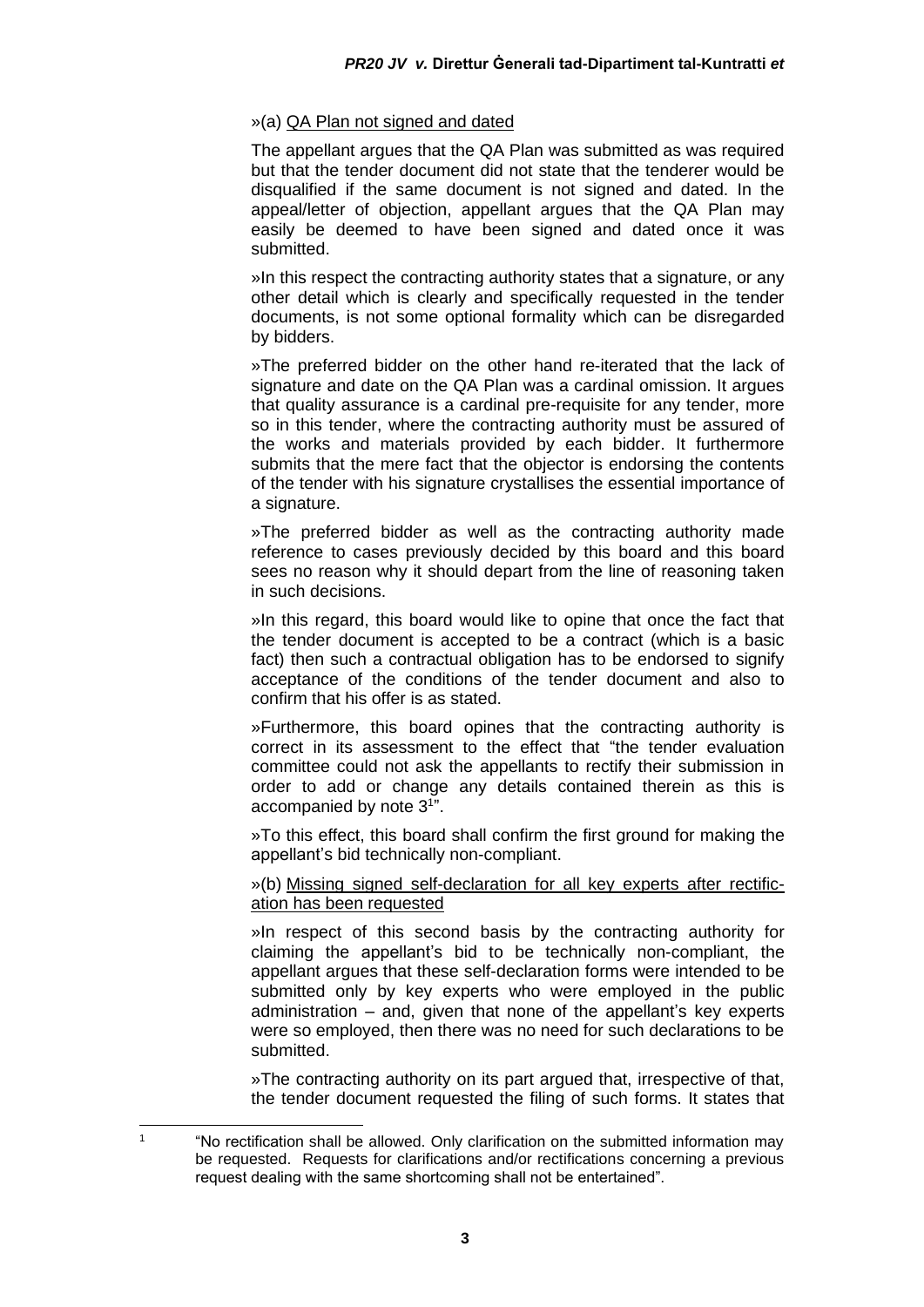such forms were important to be filled in and duly submitted, if anything, as they would serve to inform the contracting authority that none of the bidder's key experts was in fact employed in the public administration. It furthermore submits that the appellant was in any case asked to rectify – but the appellant failed to do so.

»The appellant confirms that no reply was given in rectification on the basis that, once none of its key experts were employees in the public administration, then that was not required.

»The board refers to art. 16.1 of the *General Rules governing Tenders* V3.0 of April 2019 which specifically states that, when a rectification is requested, the bidder is to reply within 5 days and failure to comply shall result in the tender offer not being considered any further.

»The board deems that it was not up to the bidder to decide on whether or not to submit the forms, but, once requested, the bidder was obliged to submit as required, otherwise the bidder would automatically be deemed to be technically non-compliant in terms of the rule above quoted.

»To this effect, the board shall also confirm the second ground for making the appellant's bid technically non-compliant.

#### »(c) CV for Jack Grixti is not comprehensive after rectification has been requested

»Whereas the above reasoning is equally applicable to this specific ground and hence the board has no option but to also confirm this ground for making the appellant's bid technically non-compliant, the board would like to emphasize that the c.v. provided in respect of the mason leaves much to be desired and contracting authorities do well to ask for a rectification when faced with such poor documentation, in this case, the mason's c.v.

»Whereas the appellant basis its argument on the fact that the "tender did not require any particular experience for stone mason", the board cannot but note the following:

- »(i) Whereas it is true to say that in the case of other key experts the tender document might have specifically stated the need for experience, in the case of a mason no such specific reference to experience was made; however, one cannot omit the importance of the umbrella clause with which section A.02 commences, namely that the contractor shall engage staff with "in depth experience".
- »(ii) Irrespective of the above, there remains, in the board's view, the lack of adherence of the appellant with the request to rectify an otherwise insufficient c.v. provided, on the basis of which it was justifiably concluded by the contracting authority that the c.v. submitted "was not comprehensive".

»The board has no option but to confirm also the third reason given by the contracting authority for concluding that the appellant's bid was technically non-compliant.

»The board will thus dismiss the appeal and confirm the contracting authority's conclusions and decisions.

»The board, having evaluated all the above, concludes and decides: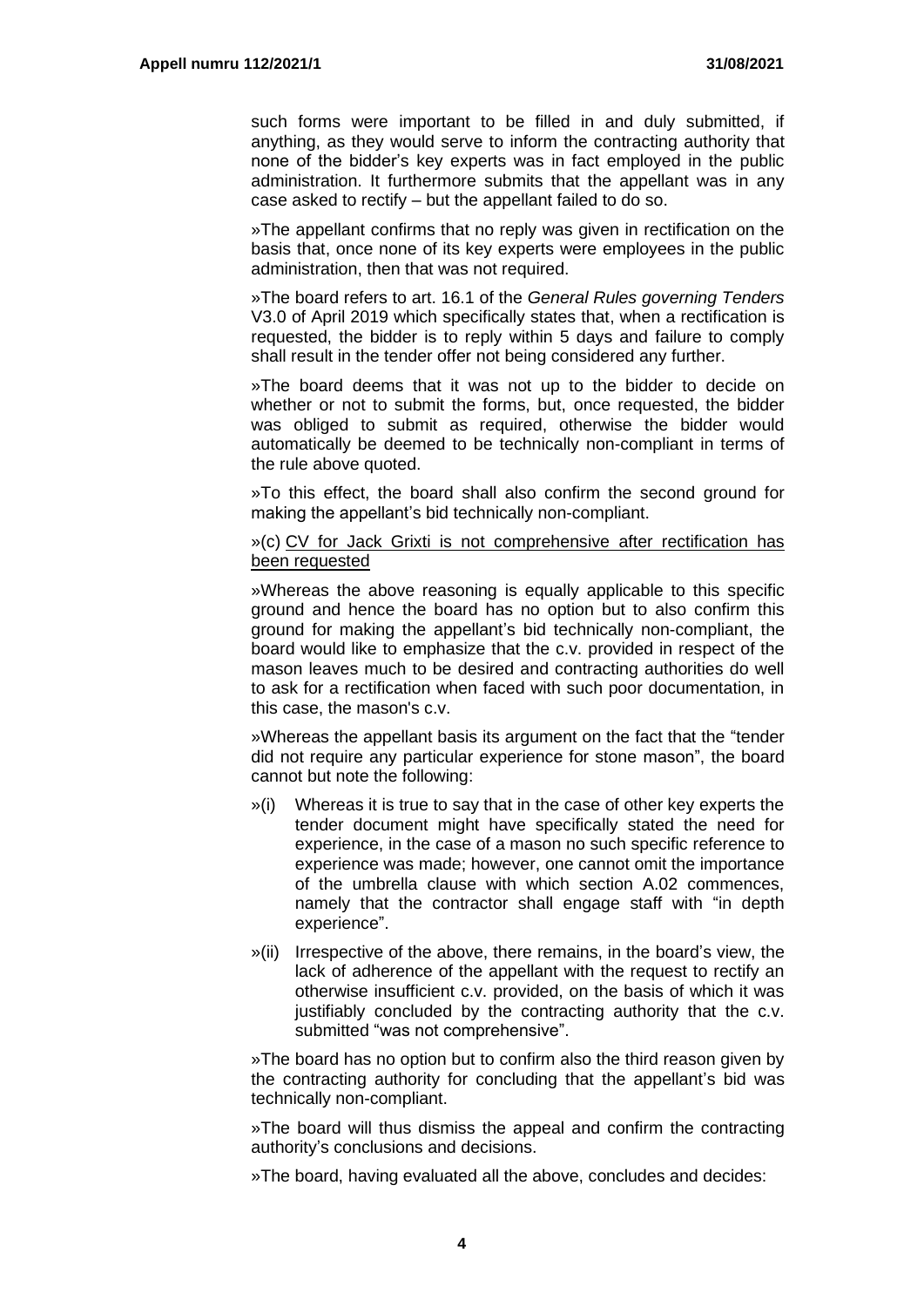- »a) to dismiss the appeal submitted by *PR20 JV*, and
- »b) to confirm all three grounds listed in the contracting authority's letter of the  $12<sup>th</sup>$  February 2021 to the appellant as making the latter's bid technically non-compliant, and
- »c) to order that the deposit paid by the appellant upon filing of this appeal should not be refunded back to the same appellant.«
- 5. Il-konsorzju appella b'rikors tal-14 t'April 2021, li għalih wieġbu lkorporazzjoni fit-30 ta' April 2021, id-dipartiment fl-4 ta' Mejju 2021, u *Bianco* fil-25 ta' Ġunju 2021. Fir-rikors tal-appell il-konsorzju talab illi lqorti:

»… … … tħassar u tirrevoka d-deċiżjoni tal-Bord ta' Reviżjoni dwar Kuntratti Pubbliċi tal-25 ta' Marzu 2018 [*recte*, 2021] … … … tħassar id-deċiżjoni li biha l-offerta tal-esponenti ġiet miċħuda fil-waqt li lkuntratt ġie propost li jingħata lis-soċjetà intimata *Bianco Impianti SRK*, u, minflok, tordna li ssir evalwazzjoni mill-ġdid bl-inklużjoni talofferta tas-soċjetà esponenti.«

- 6. Qabel tqis l-aggravji tal-appell il-qorti sejra tibda billi tqis eċċezzjoni ta' nullità tar-rikors tal-appell imressqa kemm mill-korporazzjoni u kemm minn *Bianco.* Essenzjalment l-eċċezzjoni tgħid illi l-konsorzju appellanti ma għandux personalità ġuridika u għalhekk ma jistax jippreżenta atti ġudizzjarji.
- 7. Jingħad qabel xejn illi jekk il-konsorzju seta' jitfa' offerta u dan il-fatt ma ġiex kontestat għax l-offerta tiegħu twarrbet minħabba dik li tqieset bħala irregolarità fil-kontenut tal-offerta u mhux għax saret minn entità "ineżistenti" – mela jista' jinqeda bir-rimedji li għandu kull oblatur, fosthom dak li jressaq appell quddiem din il-qorti.
- 8. Barra minn hekk il-konsorzju *PR20 JV* ma huwiex ħlief ditta, *i.e.* l-isem li bih iż-żewġ soċjetajiet li jiffurmawh – *Rockcut Ltd u Pato SRL* – imexxu n-negozju tagħhom għal dan il-proġett. L-appellanti huma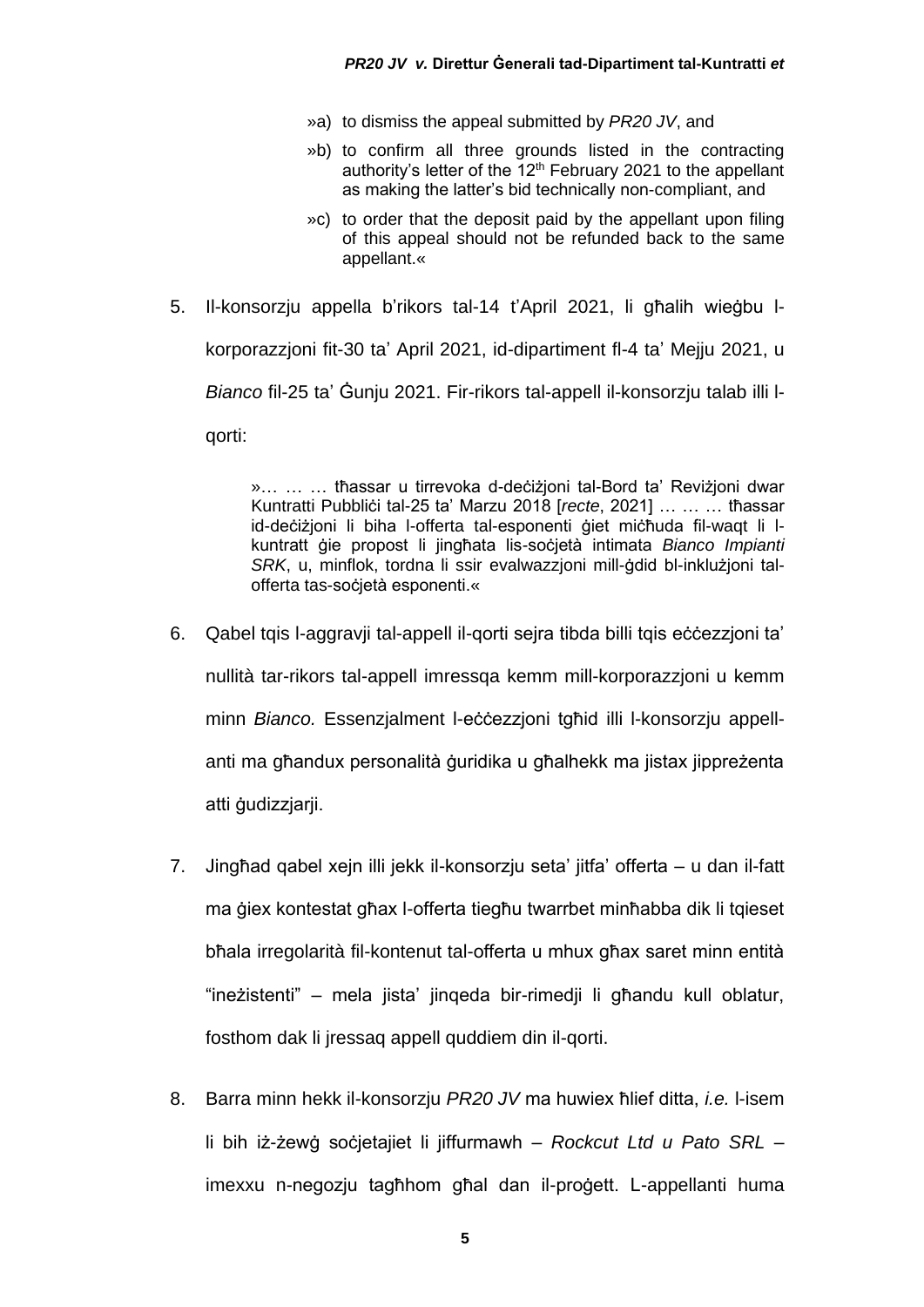effettivament iż-żewġ soċjetajiet eżerċenti l-kummerċ bid-ditta *PR20 JV*.

- 9. L-eċċezzjoni ta' nullità li l-qorti tqisha x'aktarx fiergħa hija għalhek miċħuda.
- 10. Ngħaddu mela għall-aggravji tal-appell. L-aggravji fil-qosor ġew

imfissra hekk:

»Illi, fl-ewwel lok, il-bord kien erronju meta ċaħad l-ilment tal-esponenti u ta importanza kritika lill-kwistjonijiet klerikali ta' dokument iktar milli lkontenut u l-għan aħħari tal-imsemmi dokument;

»Illi, fit-tieni lok … il-bord kien erronju meta irritjena li l-esponenti ma osservax it-talbiet dwar kjarifiki magħmula lill-esponenti mill-kumitat ta' evalwazzjoni;

»Illi fit-tielet lok … il-bord kien erronju fl-interpretazzjoni tiegħu tarrekwiżiti tas-sejħa għall-offerti; u

»Fir-raba' lok … l-esponenti appellanta ma kellhiex ma tingħatax rifużjoni tad-depożitu.«

11. Il-konsorzju appellanti kompla fisser l-ewwel aggravju hekk:

»Illi l-intimati u kif ukoll il-bord jagħmlu referenza għal sentenzi preċedenti tal-bord fejn intqal illi:

> »"In this regard, this board would like to opine that, once the fact that the tender document is accepted to be a contract (which is a basic fact), then such a contractual obligation has to be endorsed to signify acceptance of the conditions of the tender document and also to confirm that his offer is as stated."

»Illi fil-fatt dan huwa dak illi għamel l-esponenti meta fil-bidu nett talproċedura għat-tfigħ tal-offerta tiegħu huwa jimmarka u jiffirma dikjarazzioni li permezz tagħha huwa jkun qiegħed jikkonferma dawk iddokumenti u l-informazzioni kollha li tiġi mitluba mill-imsemmija sejħa għall-offerta. Illi dan il-fatt ġie anki rikonoxxut waqt is-smigħ tal-appell quddiem il-bord u ma ġiex ikkontestat xort'oħra;

»Illi għaldaqstant lanqas biss kien hemm lok għall-ħtieġa li tintalab xi kjarifika jew rettifka skont in-nota nru 3 kif qed jisħaq il-bord għaliex effettivament l-informazzjoni dwar is-sistema tal-*quality assurance* li kienet sejra tiġi adottata ngħatat, fatt ieħor li ma ġiex ikkontestat millkumitat ta' evalwazzjoni;

»Illi li kieku dan id-dokument kellu jiġ ffirmat minn xi persuna oħra li ma hijiex l-esponenti, kieku wieħed jifhem li din il-firma tista' tkun waħda essenzjali għaliex imkien fis-sejħa tal-offerta ma jkun hemm xi ħaġa li turi konferma tal-impenn ta' din il-persuna, Dan ovvjament ma huwiex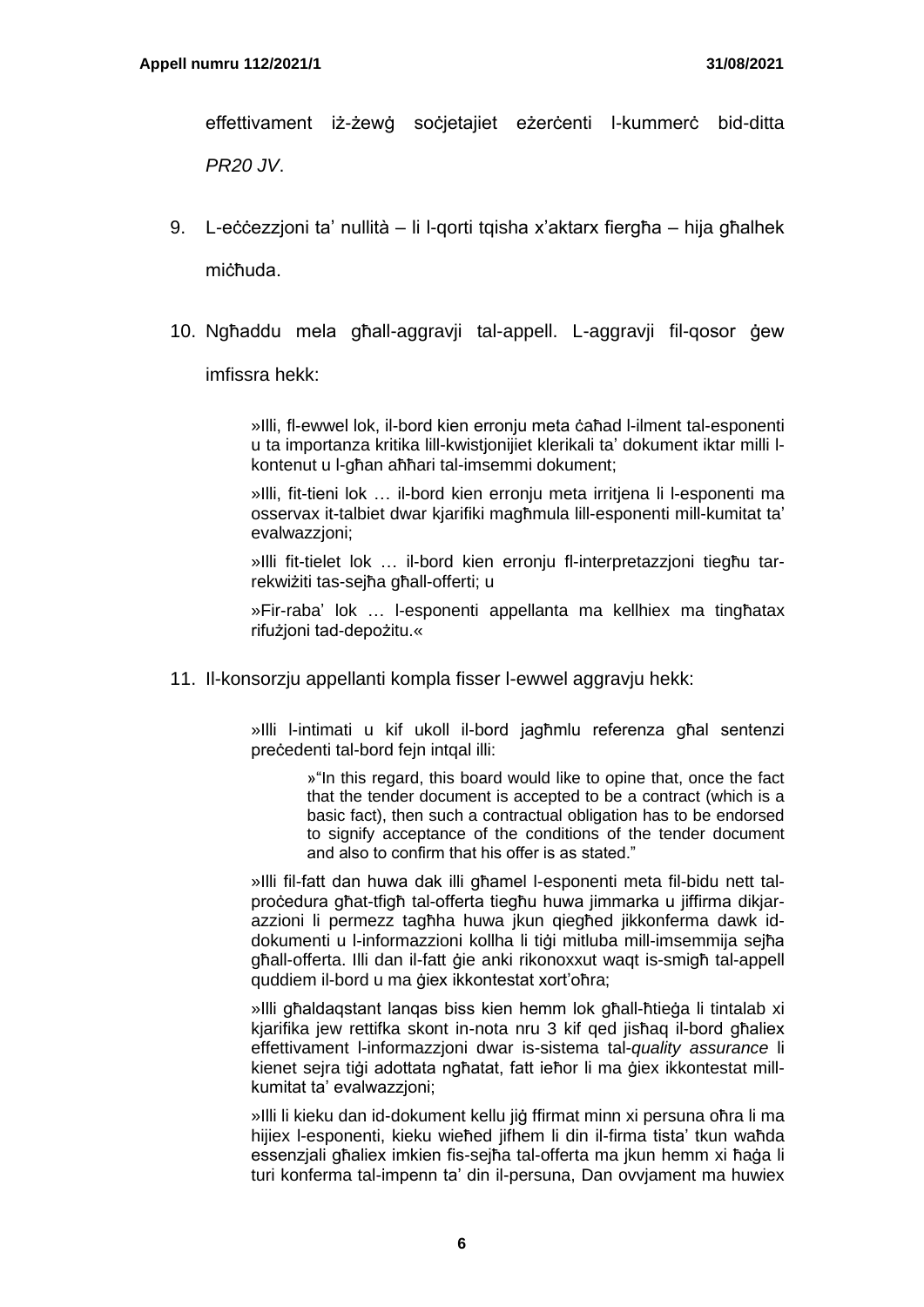il-każ fil-konfront tal-esponenti għaliex dan tal-aħħar ikun diġà ikkonferma l-impenn tiegħu billi ffirma d-dikjarazzjoni kif spjegat hawn iktar 'il fuq;

»Illi rigward id-data, minkejja li din ma ġietx immarkata fuq iddokument in kwistjoni mill-esponenti, huwa ċar li d-data tal-imsemmi dokument tista' titqies li hija l-istess data li fiha saret l-offerta;

»Illi mingħajr preġudizzju għal dak li ntqal hawn iktar 'il fuq, meta wieħed jieħu in konsiderazzjoni l-prinċipji kollha li joħorġu mis-sentenzi mogħtija mill-Qorti tal-Ġustizzja tal-Unjoni Ewropea, u *cioè* li l-entitajiet ikkonċernati għandhom jagħmlu dak kollu li jistgħu biex isalvaw offerta, speċjalment meta din tkun l-irħas, u l-fatt li żbalji klerikali ma għandhomx jikkostitwixxu raġuni b'saħħitha biżżejjed li twassal għalliskwalifika ta' offerta, wieħed jista' faċilment jistabbilixxi li l-offerta talesponenti ma kellhiex tiġi skwalifikata;

»Illi jsegwi għalhekk li dan l-ewwel aggravju għandu jiġi milqugħ.«

- 12. Dan l-aggravju jolqot l-ewwel raġuni għala twarrbet l-offerta talappellanti, *viz.* illi l-*quality assurance plan* ma kienx iffirmat u ma jurix id-data meta sar.
- 13. Għandu raġun il-Bord ta' Reviżjoni jqis illi dak id-dokument huwa parti tar-rabta kuntrattwali u għalhekk għandu jkun iffirmat bħala prova talinkorporazzjoni tiegħu fil-ftehim; ma huwiex biżżejjed li ssir referenza għalih f'dokument kuntrattwali ieħor għax il-firma hija l-prova li ddokument iffirmat huwa dak li dwaru sar il-ftehim, u li dak id-dokument ma nbidilx sussegwentement.
- 14. Fejn il-qorti ma taqbilx mal-bord huwa fejn qal illi "*the tender evaluation committee could not ask the appellants to rectify their submission in order to add or change any details contained therein as this is accompanied by note 3*". Il-firma kienet isservi biss biex tawtentika d-dokument u ma tibdel xejn mill-kontenut tiegħu; għalhekk ma titqiesx bħala "rettifika" tal-offerta għax l-offerta tibqa' dik li kienet.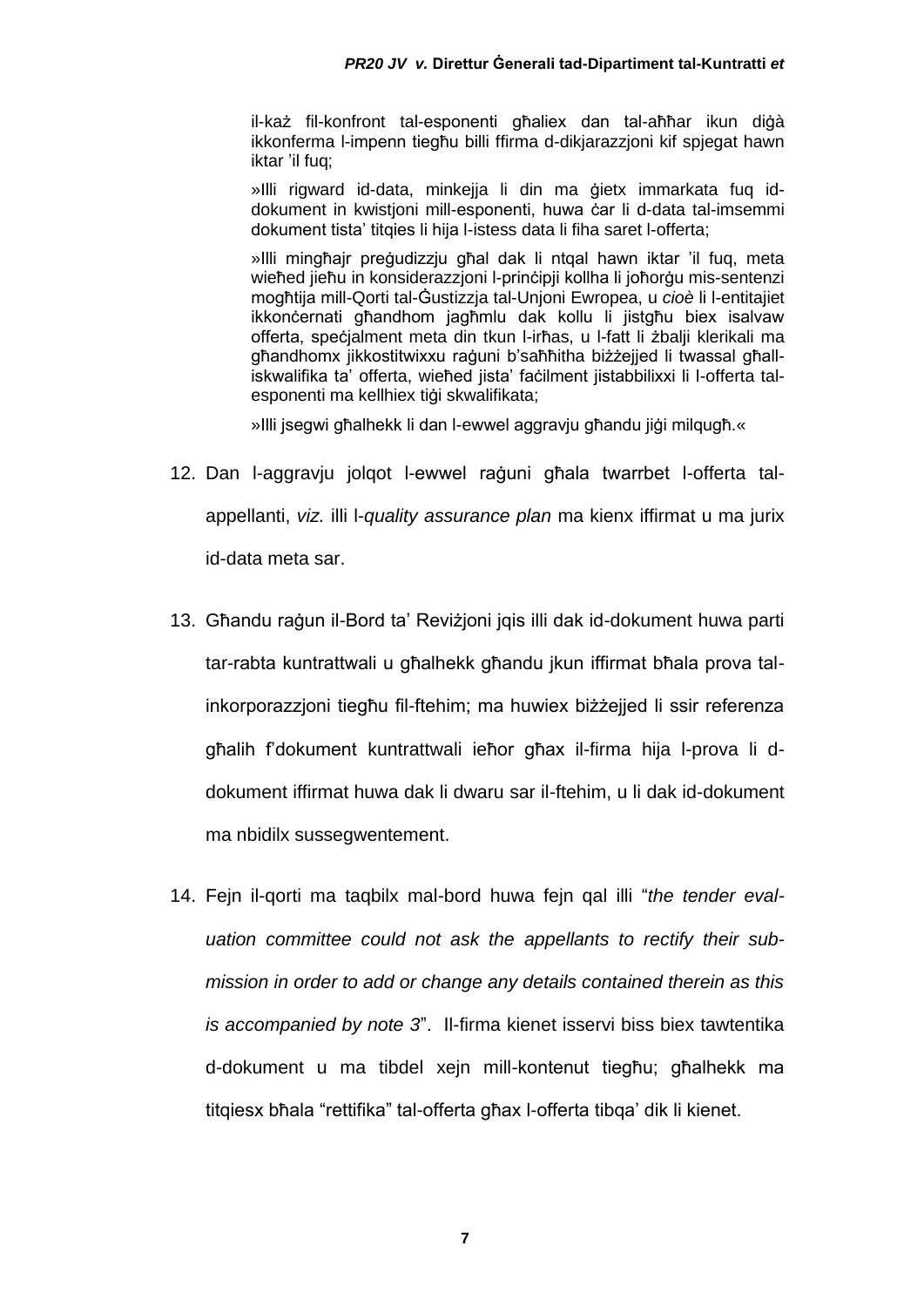- 15. Dan l-aggravju għalhekk għandu jintlaqa' fis-sens lin-nuqqas ta' firma ma kellux iwassal *ipso facto* biex titwarrab l-offerta iżda l-appellant kellu jissejjaħ biex jiffirma d-dokument, u l-offerta titwarrab biss jekk lappellant jibqa' ma jiffirmax fiż-żmien li jingħatalu.
- 16. Naturalment dan ma huwiex biżżejjed biex jintlaqa' l-appell għax lofferta twarrbet għal tliet raġunijiet li kull waħda minnhom, weħedha, kienet tkun biżżejjed biex l-offerta titwarrab. Nħgaddu għalhekk biex inqisu l-aggravji l-oħra li jolqtu r-raġunijiet l-oħra għala twarrbet lofferta.
- 17. It-tieni aggravju ġie mfisser hekk:

»Illi fost affarijiet oħra l-bord jgħid hekk: "*The contracting authority on its part argued that, irrespective of that, the tender document requested the filing of such forms. It states that such forms were important to be filled in and duly submitted, if anything, as they would serve to inform the contracting authority that none of the bidder's key experts was in fact employed in the public administration*".

»Illi dak illi sostniet l-awtorità kontraenti assolutament ma huwiex minnu għaliex effettivament imkien ma jirriżulta mis-sejħa għall-offerti, kif jirrizulta minn sejħiet għall-offerti oħrajn, li f'każ li xi espert ma jkunx jaħdem fis-settur pubbliku l-esponenti kellu xorta waħda jissottometti lformola u jimmarka l-kliem "*N/A*" f'każ li l-esperti ma jkunux jaħdmu fissettur pubbliku;

»Illi lanqas fl-ittra għall-kjarifiki mibgħuta lill-esponenti ma ġie mitlub minn dan tal-aħħar li jagħmel hekk u għaldagstant ikun tassew inġust li wieħed jipprova jitfa' xi tip ta' obbligu fuq l-esponenti meta dan lobbligu la ġie imponut fuqu mis-sejħa għall-offerti u lanqas mill-ittra msemmija;

»Illi għalhekk anki t-tieni aggravju għandu jiġi milqugħ.«

18. Il-klawsola relevanti fil-kondizzjonijiet tas-sejħa għal offerti tgħid hekk:

»… … …

»b) A list of key experts as per form marked "Key Experts" to be submitted online.

»c) Provide the form marked "Public Employees Declaration" (duly filled in as applicable by the key expert) which is to be submitted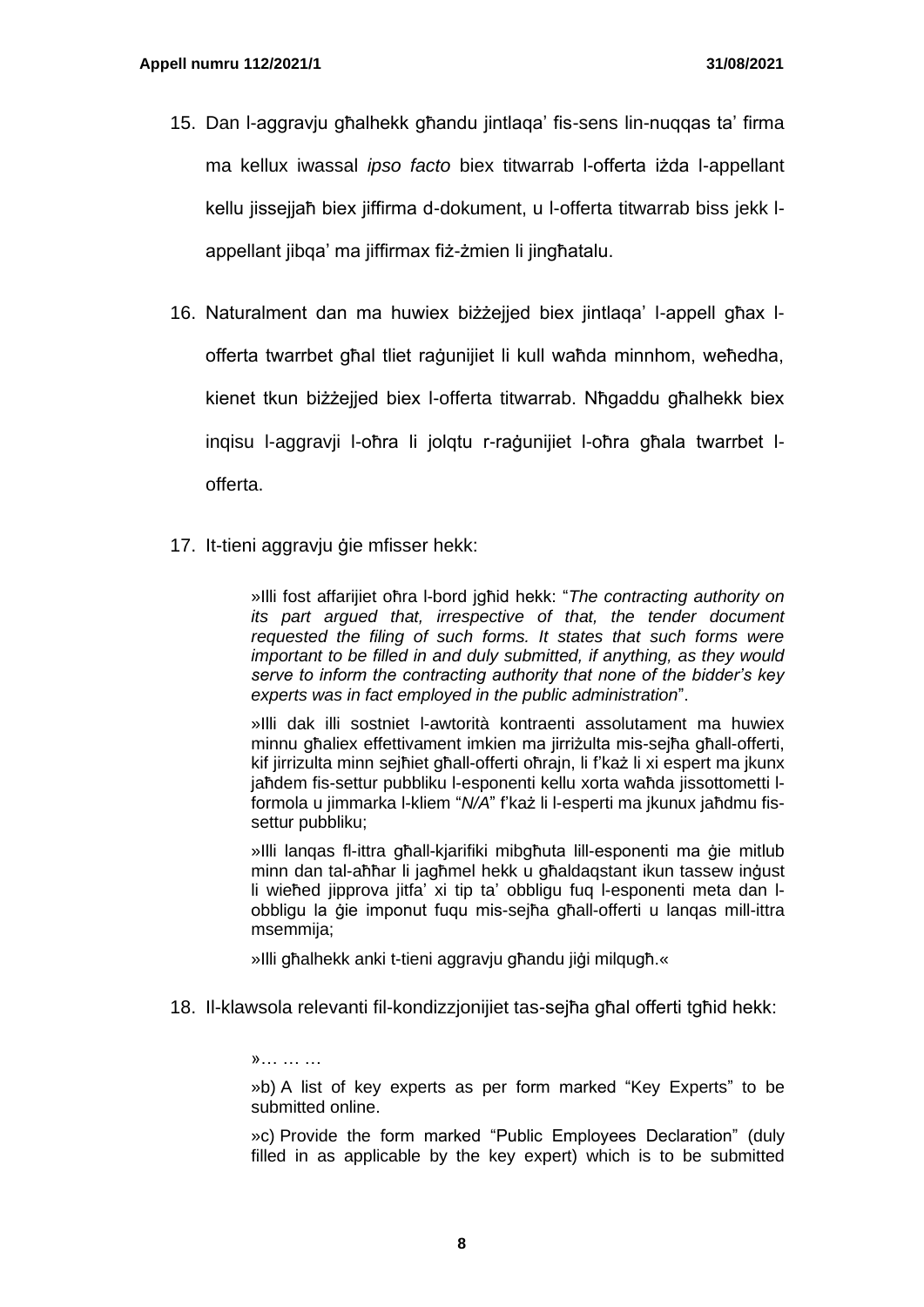online through the prescribed tender response format (tender structure). Note 2<sup>2</sup>

- »• This declaration is to be submitted in respect of all key experts who either work with the Public Administration or in the Private Sector.
- »• In case of key experts who are not in the Public Administration a "Not Applicable" declaration must be entered on the form and uploaded online.«
- 19. L-appellanti interpreta din il-klawsola bħallikieku tapplika biss għal esperti mis-settur pubbliku. It-test iżda jagħmilha ċara li tapplika għallesperti kollha – dan huwa wkoll sottolinjat fit-test – u r-raġuni għal dan hija ovvja: l-oblatur għandu jiddikjara li l-esperti maħtura minnu ma jaħdmux fis-settur pubbliku, u mhux – kif donnu jifhem l-appellant – jistenna li l-awtorità kontraenti għandha tassumi, mill-fatt li ma saritx dikjarazzjoni dwar espert partikolari, li dak l-espert ma jaħdimx fissettur pubbliku. L-appellant baqa' jżomm din l-interpretazzjoni anke wara li ntalab jagħti t-tagħrif meħtieġ.
- 20. Il-qorti kienet tasal li tilqa' dan l-aggravju, bħalma laqgħet l-ewwel wieħed, b'dan li l-appellant għandu jagħti t-tagħrif meħtieġ, li mhux għax l-appellant ġà ntalab jagħti dak it-tagħrif u minkejja dan baqa' jinsisti fuq l-interpretazzjoni żbaljata tiegħu tal-kondizzjoni tas-sejħa. Jekk issa jingħata opportunità oħra biex jagħmel tajjeb għan-nuqqas dan imur kontra l-kondizzjoni tas-sejħa li tgħid illi "*Requests for clarifications and/or rectifications concerning a previous request dealing with the same shortcoming shall not be entertained*".

 $2$  Tenderers will be requested to either clarify/rectify any incorrect and/or incomplete documentation, and/or submit any missing documents within five (5) workig days from notification. … Requests for clarifications and/or rectifications concerning a previous request dealing with the same shortcoming shall not be entertained"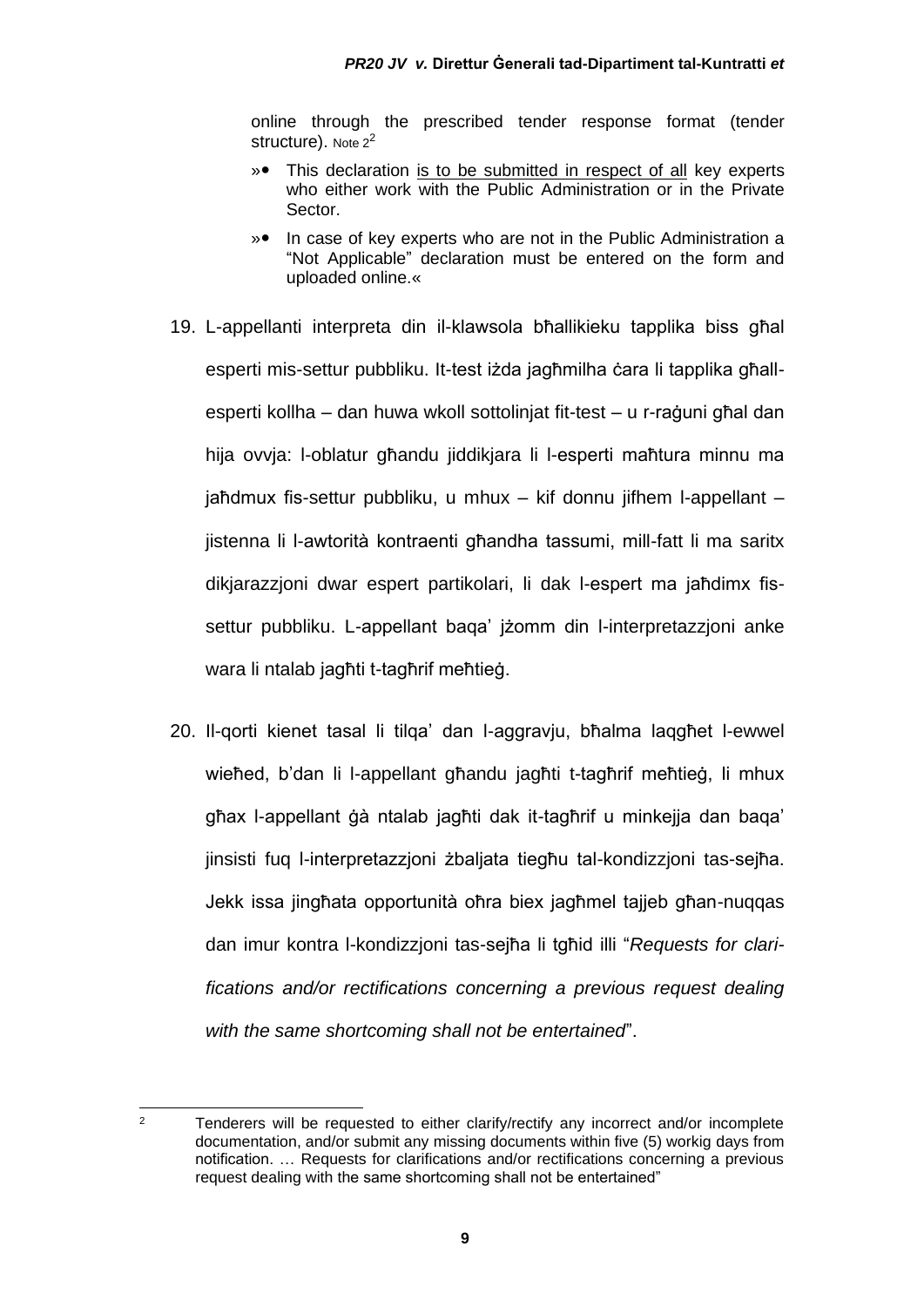- 21. Dan l-aggravju għalhekk ma jistax jintlaqa'.
- 22. Għalkemm dan in-nuqqas tal-appellanti huwa biżżejjed biex l-offerta

titwarrab, il-qorti għall-kompletezza sejra tqis ukoll it-tielet aggravju, li

ġie mfisser hekk:

»Illi, fir-rigward tal-kwalifiki tal-esperti, fil-waqt li fil-konfront ta' ċertu esperti, bħal per eżempju fir-rigward ta' perit, is-sejħa għall-offerti talbet speċifikament numru ta' snin ta' esperjenza sabiex dan ikun jikkwalifika li jagħti s-servizzi tiegħu f'din l-imsemmija offerta, l-istess ma kienx il-każ fil-konfront tal-bennej;

»Illi dan il-fatt effettivament gie rikonoxxut mill-bord għaliex qal:

»"Whereas it is true to say that in the case of other key experts the tender document migħt have specifically stated the need for experience, in the case of a mason, no such specific reference to experience was made."

»Illi, speċifikament, fil-konfront tal-bennej, is-sejħa għall-offerti, talbet biss li dan il-bennej ikollu ličenzja valida biex ikun jista' validament joffri s-servizzi tiegħu f'din is-sejħa għall-offerti;

»Illi jekk wieħed jifli s-sezzjoni teknika tas-sejħa għall-offerti wieħed immedjatament jithem li l-awtorità kontraenti kienet korretta li titlob ċertu ammont ta' snin ta' esperjenza fil-konfront ta' per eżempju l-perit iżda mhux fil-konfront tal-bennej għaliex fil-waqt li l-involviment fixxogħol previst mis-sejħa għall-offerti tal-ewwel espert ser ikun wieħed sostanzjaii, l-involviment tal-bennej ser ikun wieħed vera minimu u ta' flit importanza;

»Illi bid-dovut rispett kollu, li wieħed jikkwota xi *umbrella provision* li tgħid li "*The contractor shall engage staff with 'in depth experience' …*" biex jiggustifika l-fatt li l-licenzia tal-bennej ma hijiex biżżejied, hija żbaljata.

»… … …

»Illi kif jirriżulta b'mod ċar, fil-waqt li l-konsulenti tal-kuntrattur huma rikjesti b'mod ġenerali li jkollhom *in depth experience,* il-*minimun staff* huwa rikjest li jkollu biss dik l-esperjenza mitluba fis-sejħa għall-offerti, li fil-każ tal-bennej hija dik biss li jkollu lićenzja;

»Illi għalhekk il-bord kellu jilqa' l-appell tal-esponenti u jirrifondi ddepożitu.«

23. Il-fatt illi fis-sejħa għal offerti ma ntalabx tagħrif partikolari dwar il-

bennej ma jfissirx illi jekk, bit-tagħrif li jingħata, il-kumitat tal-għażla

jkollu dubji dwar il-kompetenza ta' dak il-bennej, il-kumitat ma

għandux is-setgħa li jitlob aktar tagħrif. Il-kumitat hekk għamel iżda,